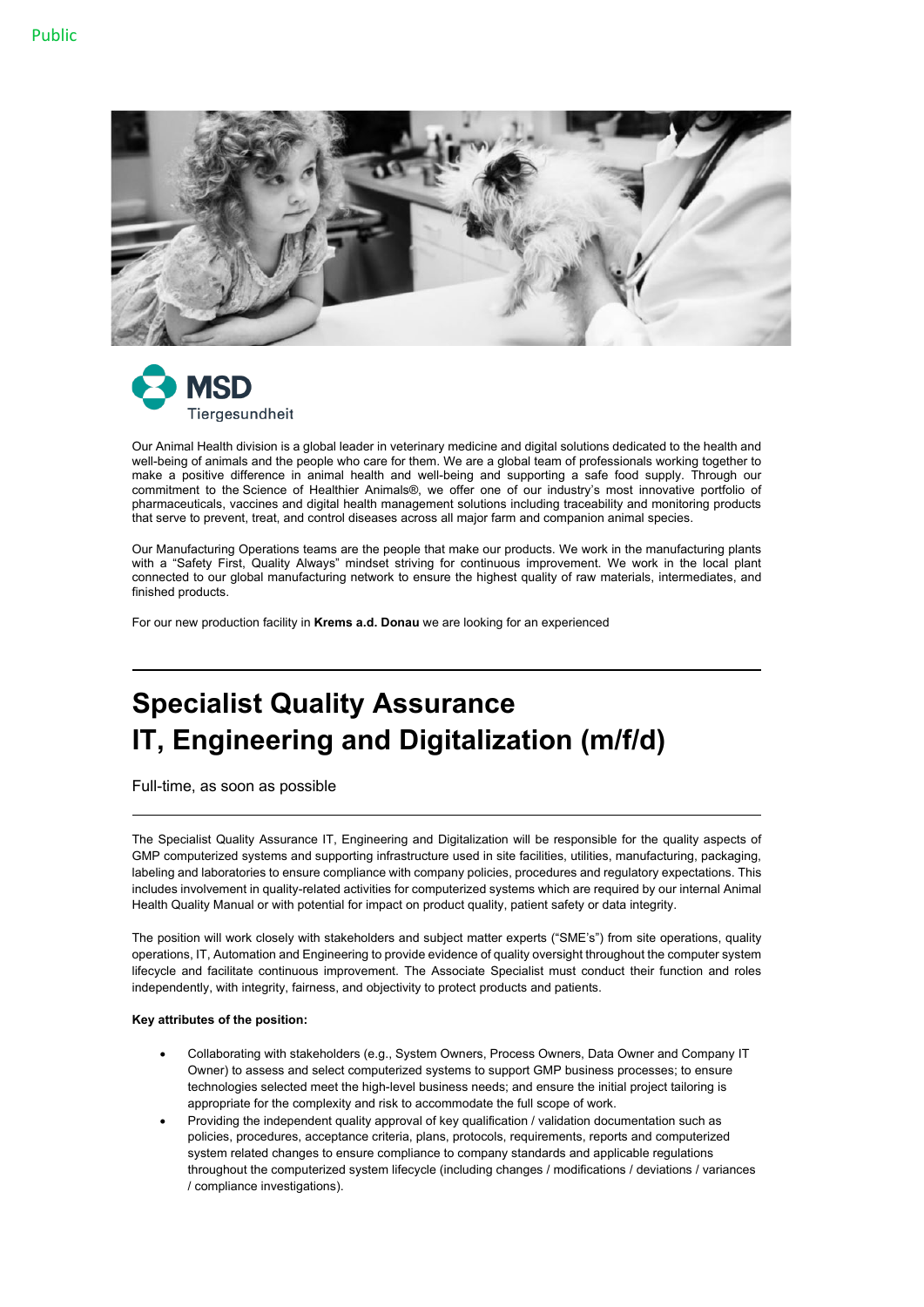- Assuring site/above site system owners have Operating Level Procedures/Plans, approved by Quality, in place and routinely followed to ensure computerized system(s) remain in a validated status (e.g., problem and incident management, change control, periodic review, investigations, backup/restore, System Use and Administrative SOPs, disaster recovery plans, business continuity plans).
- Reviewing processes and supporting documentary evidence to verify that compliance activities related to computerized systems are in place and effective.
- Supporting regulatory inspection and audit activities as needed.
- Driving resolution of regulatory non-conformance for GMP computerized systems.
- Monitoring and communicating system health, compliance and other metrics updates to key stakeholders.
- Promoting GMP awareness and a culture of continuous improvement and facilitating manufacturing process improvements, laboratory operational excellence and validation activities.
- Contribute to the development and maintenance of training programs in the principles of computerized systems validation and regulatory requirements in validation, maintenance and use of computerized systems.

#### **Qualification and Experience:**

- Master´s degree, preferably in Information Technology, Engineering, Biotechnology or equivalent
- Hands-on experience and understanding of automated systems supporting pharmaceutical manufacturing, IT infrastructure and/or laboratory operations
- At least two years of experience in delivering validated IT solutions or an application support role
- Good understanding of the current pharmaceutical industry and applicable regulations (FDA/EU/ICH), with emphasis in 21 CFR Part 11, 210, 211 and 820 and local regulatory expectations
- Working knowledge of the principles, theories, and concepts of computerized system validation / compliance
- Familiarity or practical experience in the implementation of quality systems in a pharmaceutical, laboratory or biotechnology manufacturing environment
- Limited supervision required in day-to-day activities
- Operate as part of a self-directed team in carrying out day to day functions and assigning priorities
- Hands-on experience in a regulated pharmaceutical manufacturing and/or laboratory environment (Quality or Compliance role in GMP environment desired)
- Good understanding of applicable Laboratory and / or Engineering Standards related to computerized systems development, implementation & Operations
- Business engagement skills, with ability to collaborate with both technical and non-technical roles
- Experience with supporting regulatory inspections
- Excellent oral and written communication skills including persuading others and developing cross functional relationships
- Analytical problem-solving skills applied to issue identification and resolution
- Listening, integrating diverse perspectives, adding value to the achievement of team goals
- Timely decision making
- Very good knowledge of MS-Office applications
- Fluency in written and spoken German and English

## **We offer:**

- Unique possibility to participate in the establishment of a state-of-the-art production site
- Diversified responsibilities in an international surrounding
- Collaboration with professional and highly motivated team members
- Participation in a respectful and positive working climate
- Attractive career opportunities as well as good training and development possibilities
- Attractive company benefits

The minimum annual salary as per collective agreement for this position is EUR 37.756,32 and varies according to the qualifications and experience of the successful candidate.

#### **Who we are …**

We are known as Merck & Co., Inc., Kenilworth, New Jersey, USA in the United States and Canada and MSD everywhere else. For more than a century, we have been inventing for life, bringing forward medicines and vaccines for many of the world's most challenging diseases. Today, our company continues to be at the forefront of research to deliver innovative health solutions and advance the prevention and treatment of diseases that threaten people and animals around the world.